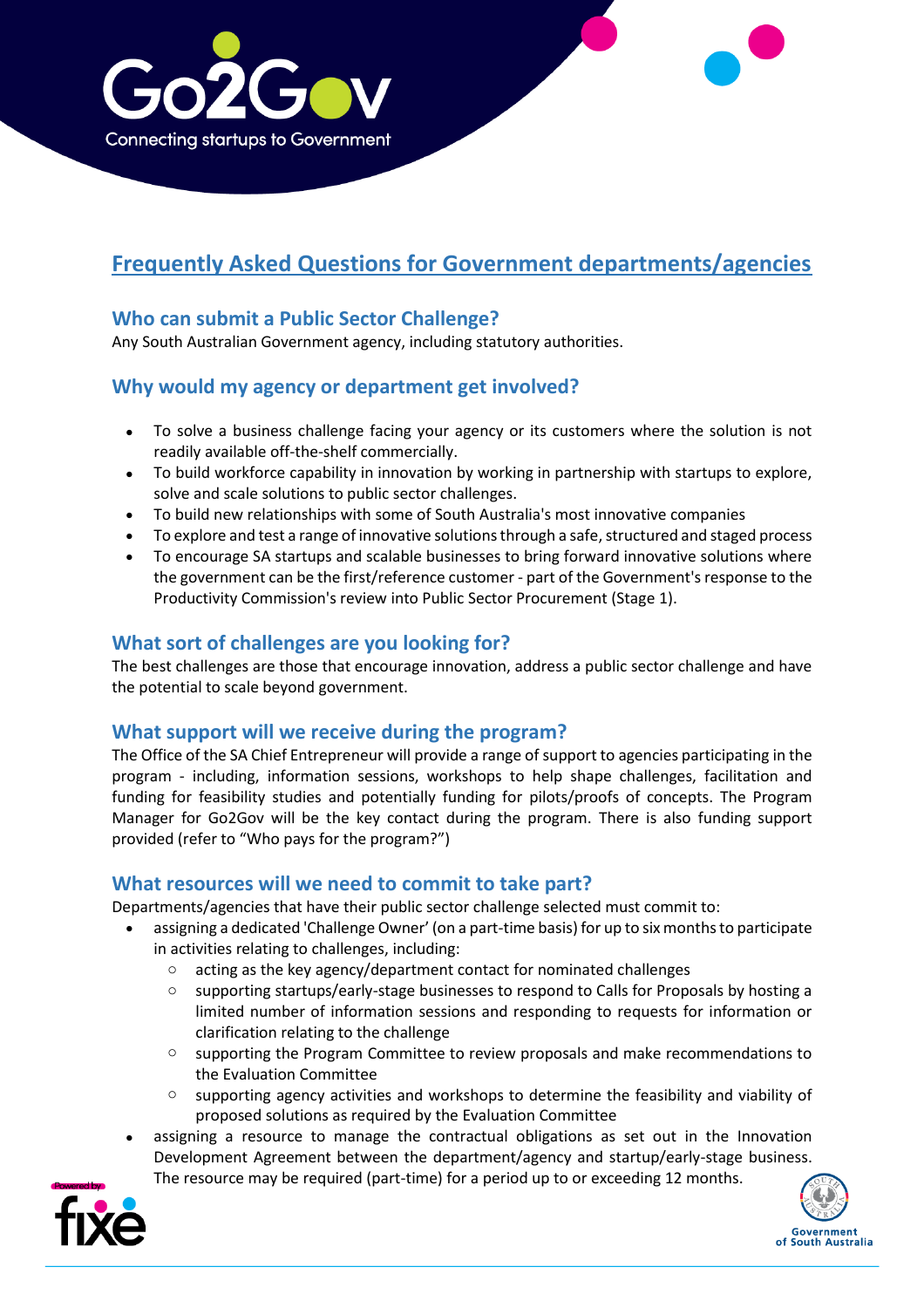

• Under the Innovation Development Agreements, startups may seek access to agency staff, IT infrastructure and data (subject to meeting security and legislative requirements) in order to support agreed project outcomes. These requirements will be assessed by agencies on a caseby-case basis and documented in the Innovation Development Agreement which are to be entered into between the government agency and the startup.

## **Who pays for the program?**

Funding of \$2 million (over 2020-21 and 2021-22) is available under this Program through the Economic and Business Growth Fund to assist government departments/agencies (departments/agencies) to fund the trialling or piloting of startup/early-stage business solutions that addresses a challenge/problem identified by the relevant department/agency.

If at the conclusion of the project the department/agency decides to enter into a further agreement for the provision of goods and services, this will need to be funded by the relevant department/agency's internal budget. The department/agency can directly engage with the startup for a period of up to three-years.

## **What happens if something goes wrong?**

The Program is underpinned by a structured and staged approach, designed to reduce some of the risks associated with exploring problems/opportunities and developing new/novel solutions. Where agencies and startups work together through this program, the mutual expectations, commitments and project details are agreed and documented through an Innovation Development Agreement.

The Program is supported by a dedicated Program Manager within the Office of the SA Chief Entrepreneur who will assist in any issuesthat arise during the Feasibility and Proof-of-Concept stages.

## **Who owns the Intellectual Property developed?**

Participants keep any background IP that they bring into the program. Startups keep the IP generated through the program in order to further commercialise it. Departments/agencies will have the opportunity to access the program IP post-Program through the standard goods and services agreement with the startup if the agency chooses to.

#### **Can we work with other agencies and governments to issue joint challenges?**

Yes, this is encouraged. The Program is also structured to support issuing of joint challenges in partnership with different levels of governments.

#### **Who manages this program?**

This program is being delivered by the Office of the SA Chief Entrepreneur in partnership with the Department of Treasury and Finance.

#### **What is an eligible startup within the Program?**

To be eligible, the startup/early-stage business must:

• have an Australian Business Number (ABN) and be one of the following entities:



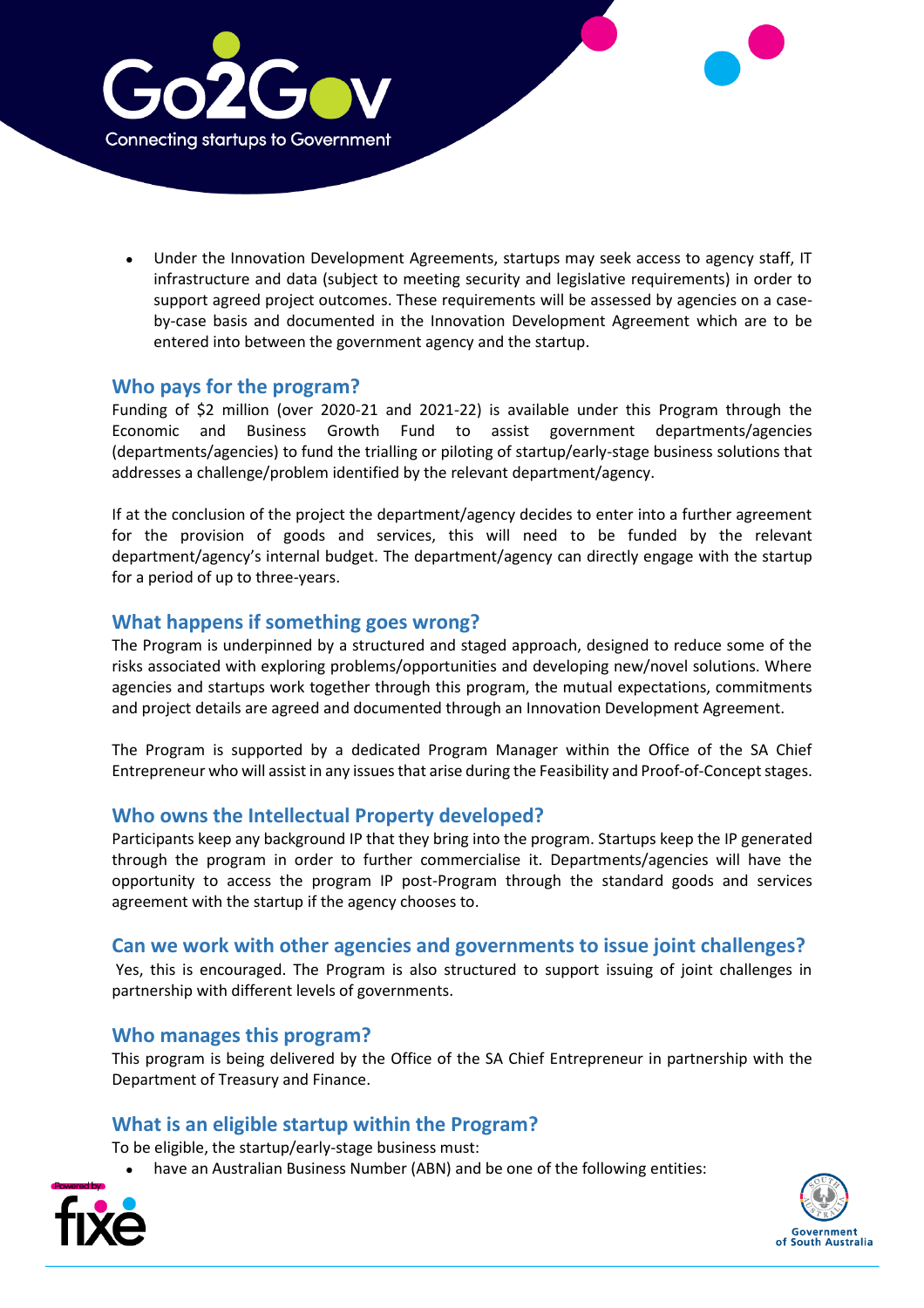

- a. A company incorporated in Australia and headquartered in South Australia
- b. An incorporated trustee on behalf of a trust
- c. An individual or partnership, providing there is an agreement to form a company incorporated in Australia (and headquartered in South Australia) (i.e. contractual arrangements must be entered into by a legal entity as per (a) or (b) above); and
- have revenue (including revenue of any related bodies corporate) less than \$10 million for the previous financial year; and,
- be less than 7 years old.

#### **Why are you only focusing on startups?**

This Program was established to directly address recommendations made through *The South Australian Government's Response to the South Australian Productivity Commission Inquiry into Government Procurement Stage 1*, which includes a recommendation for 'Public Authorities to monitor and report on the number of proof of concept or co-design projects considered in order to encourage innovative solutions and results'.

In its response, the Government committed to developing a proposal to encourage startups and scalable businesses in the state to bring forward innovative solutions where the government can be the customer for new innovative ideas.

The SA Government has a range of other business growth and support initiatives that focus on different industry sectors and growth stages.

## **Why is this program different than a standard procurement?**

This Program is focused on encouraging startups and scalable businesses in the state to bring forward innovative solutions where the government can be the customer for new innovative ideas. It is designed to encourage and support the generation of new and novel solutions that are not available as commercially/off-the-shelf.

Rather than government identifying the problem, specifying the solution and then taking that to market via a standard procurement approach, this program will bring startups/early-stage businesses into the problem space along-side an agency in order to explore the problem and co-design and test innovative solutions.

This program is not designed to replace a standard procurement approach for existing products and services that are available off the shelf.